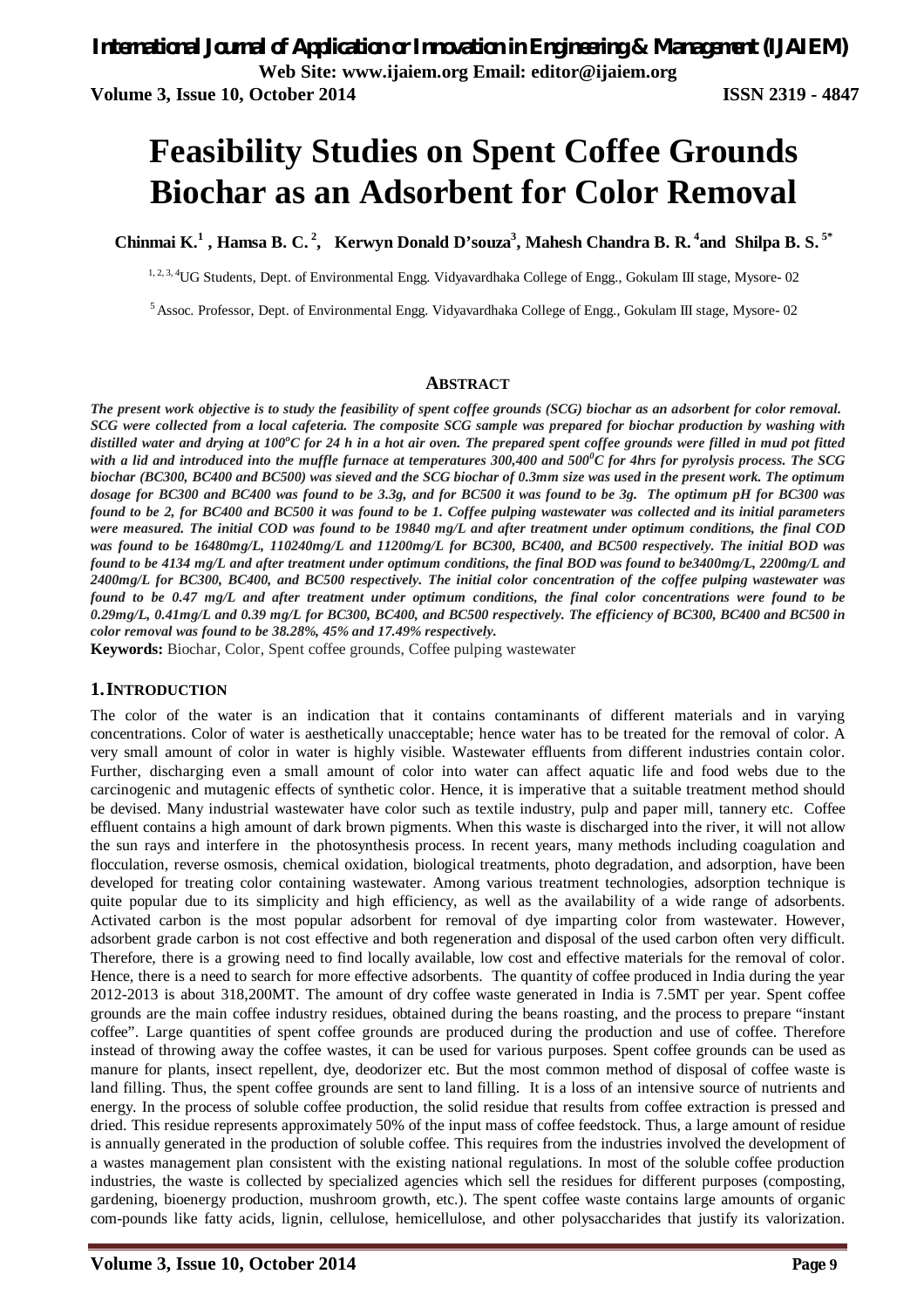### *International Journal of Application or Innovation in Engineering & Management (IJAIEM)* **Web Site: www.ijaiem.org Email: editor@ijaiem.org Volume 3, Issue 10, October 2014 ISSN 2319 - 4847**

Some researchers have investigated spent coffee waste as a bioresource for various valuable compounds. Thereby, coffee residue has been investigated for biodiesel production, as source of sugars, as precursor for production of activated carbon, and as sorbent for metal ions removal. In developing countries like India, industries cannot afford to use conventional wastewater treatment chemicals like alum, ferric chloride, polymer flocculants and coal based activated carbon because they are not cost-effective. An inexpensive and more easily available adsorbent would make the removal of pollutants an economically viable alternative. Use of spent coffee grounds to remove the color is one of the best alternative methods which is an cost effective and more easily available adsorbent. Biochar is a carbon-rich solid material produced during pyrolysis, which is the thermal degradation of biomass under oxygen limited conditions. Biochar is a porous black carbon made from waste biomass. Biochar can immobilize organic contaminants by adsorption. Biochar that is stable, fixed and recalcitrant carbon can store large amounts of greenhouse gases in the ground for centuries, potentially reducing or stalling the growth in atmosphere greenhouse gas levels; at the same time its presence in the earth can increase soil fertility, raise agricultural productivity, and reduce pressure on forests. **1.1 Objective**

The main objective of the present work is to study the feasibility of spent coffee grounds (SCG) biochar for color removal.

#### **Specific Objectives**

- Pyrolysis of SCG under varied temperature to produce biochar
- To determine the optimum dosage of SCG biochar
- To determine the optimum pH of SCG biochar for the removal of color from synthetic water
- To find the efficacy of SCG biochar in color removal of coffee pulping wastewater.

#### **2. MATERIALS AND METHODOLOGY**

#### **2.1 Preparation of Spent Coffee Grounds (SCG) Biochar**

The spent coffee grounds used in the present work is procured from the local cafeteria. The composite SCG sample was prepared for biochar production by washing with distilled water. Plate 1 shows washed SCG and it is dried at 100ºC for 24 hours in a hot air oven as shown in the Plate 2.





**Plate 1: Washed Spent Coffee grounds Plate 2: Drying of Washed Spent Coffee Grounds in Hot Air Oven**

The washed and dried spent coffee grounds were filled in a mud pot fitted with a lid and introduced into the muffle furnace. The material in the crucibles was slightly pressed in order to provide as much as possible oxygen–limited conditions. The target temperatures for the production of biochars were  $300,400$  and  $500^0$ C. The biochars found at these three temperatures are named as BC300, BC400 and BC400. The mud pots filled with the spent coffee grounds was kept in the muffle furnace for 4hrs at different temperatures for pyrolysis process. The resulting material is washed with distilled water to remove the excess ash and dried in an oven. Finally, three types of biochar were obtained, which are referred to as BC300, BC400 and BC500, where 300, 400 and 500represent the pyrolysis temperatures. The SCG biochar was sieved and the SCG biochars of 0.3mm was used for the conducting the experiments. Figure 2.1 shows the flow diagram of biochar preparation.

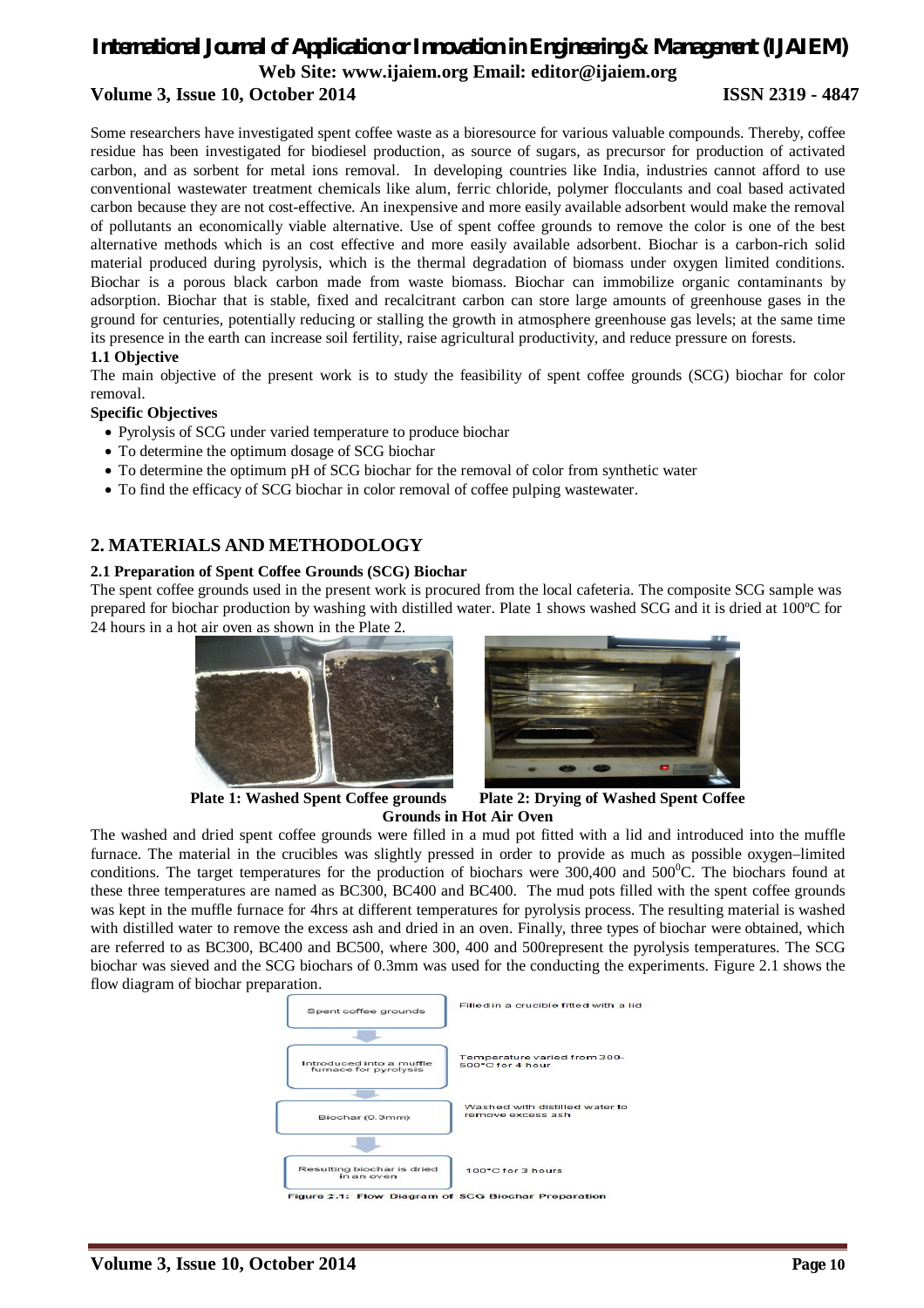### *International Journal of Application or Innovation in Engineering & Management (IJAIEM)* **Web Site: www.ijaiem.org Email: editor@ijaiem.org Volume 3, Issue 10, October 2014 ISSN 2319 - 4847**

**2.2 Optimum Dosage of SCG biochar**  The synthetic water was prepared using Rhodamine B dye by diluting 2.33 g of Rhodamine B in 1000mL of distilled water (1mL= 1g). Standard solution is prepared by adding 5mL of Stock solution of Rhodamine B dye and diluting it to 1L by using distilled water (1mL= 0.005g). To prepare the calibration curve 2,4,6,8 and 10 mL of standard Rhodamine B solution was pipetted into Nesslers tube and diluted to 50 mL using distilled water. The absorbance of diluted solution is measured at 555nm using distilled water as a blank solution. Calibration curve is plotted for absorbance vs concentration. 100mL of the synthetic water is taken in different conical flasks and introduced in the water bath shaker. The spent coffee grounds biochar is added to the conical flasks. The water bath shaker is switched on and the biochars were mixed with coffee pulping wastewater for 30 minutes. After this the water is filtered using filter paper and the absorbance in noted down at 555nm. The dosage, at which efficiency of biochar color removal is high, is taken as optimum dosage. This is procedure is repeated for all the three biochars.

#### **2.3 Optimum pH of SCG biochar**

The same procedure is repeated to prepare the standard Rhodamine B solution as mentioned above. The pH of the synthetic water was varied to the acidic range by adding diluted HCL and varied to the alkaline range by using diluted NaOH. The optimum dosages of the biochars are added at varied pH. The efficiency of all types of biochar for color removal is found. The pH at which the color removal efficiency is greatest is considered as optimum pH.

#### **2.4 Treatment of coffee pulping wastewater using biochar at optimum condition**

The physicochemical characteristics of raw coffee pulping wastewater are measured. Coffee pulping wastewater is taken in conical flasks in a quantity of 100mL and kept it in water bath shaker. The biochars were added to the flasks. It is kept for 2 hours in the water bath shaker and final physicochemical characteristics are found out. The efficiency of reduction in concentration is measured. The color of the coffee pulping effluent was measured at 400nm using UV-Vis spectrophotometer.

#### **2.RESULTS**

#### **3.1 Optimum Dosage**

The Figure 3.1 shows the efficiency of biochar in color removal at varied dosages of BC 300, BC 400 and BC 500. The optimum dosage for BC 300 and BC 400 was found to be 3.3gm. For BC 500 the optimum dosage was found to be 3 gm.

#### **3.2 Optimum pH**

The Figure 3.2 shows the efficiency of biochar in color removal by varying the pH. It was found that optimum pH for BC 300 was 2. For BC 400 and BC 500 the optimum pH was found to be 1.



**Figure 3.1** Optimum dosage of Biochars



**Figure 3.2** Optimum pH of Biochars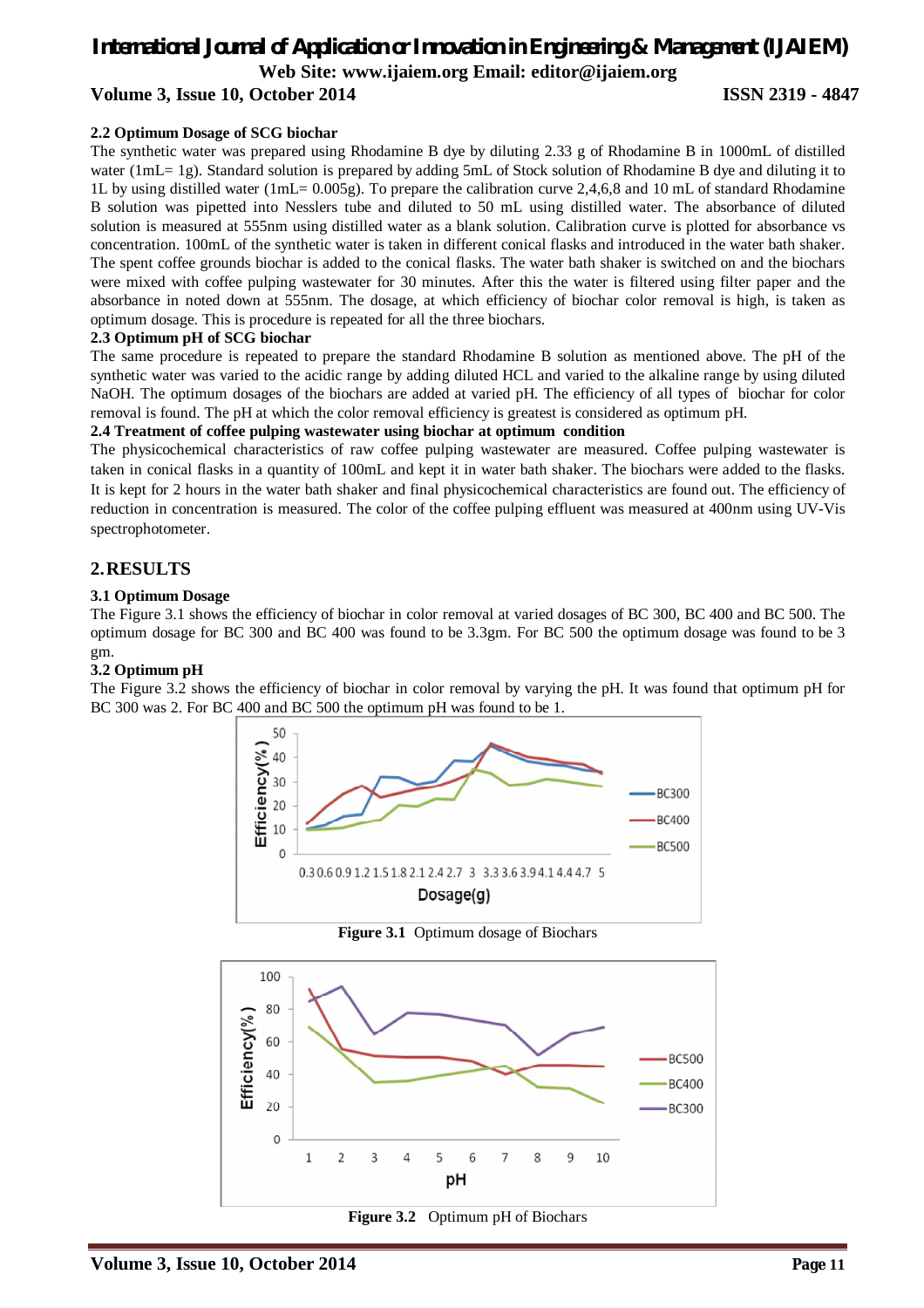### *International Journal of Application or Innovation in Engineering & Management (IJAIEM)* **Web Site: www.ijaiem.org Email: editor@ijaiem.org Volume 3, Issue 10, October 2014 ISSN 2319 - 4847**

#### **3.3 Characterization of Coffee Pulping Wastewater**

The raw coffee pulping wastewater was analyzed for its physicochemical characteristics. Table 3.1 shows the physicochemical characteristics of the raw coffee pulping wastewater.

| <b>Table 3.1:</b> Physicochemical Characteristics of Raw Coffee Pulping Wastewater |  |  |  |
|------------------------------------------------------------------------------------|--|--|--|
|------------------------------------------------------------------------------------|--|--|--|

| <b>Parameter</b> | Value               |
|------------------|---------------------|
| pΗ               |                     |
| <b>BOD</b>       | $4134 \text{ mg/L}$ |
| <b>COD</b>       | 19840 mg/L          |
| Color            | $0.47$ mg/L         |

#### **2.1 Treatment of Coffee Pulping Wastewater Using Biochar**

#### **3.4.1 Chemical Oxygen Demand (COD)**

The Figure 3.3 shows COD removal efficiency of Biochars in treating coffee pulping wastewater.





#### **3.4.2 Biological Oxygen Demand (BOD)**

The Figure 3.4 shows BOD removal efficiency of Biochars in treating coffee pulping wastewater.



**Figure 3.4:** BOD Removal Efficiency of Biochars

#### **3.4.3 Color Removal**

The absorbance was found using a spectrophotometer at 400 nm. The initial concentration of the coffee pulping wastewater was found to be 0.47 mg/L. Figure 3.5 shows color removal efficiency of Biochars.



**Figure 3.5:** Color removal efficiency of Biochars